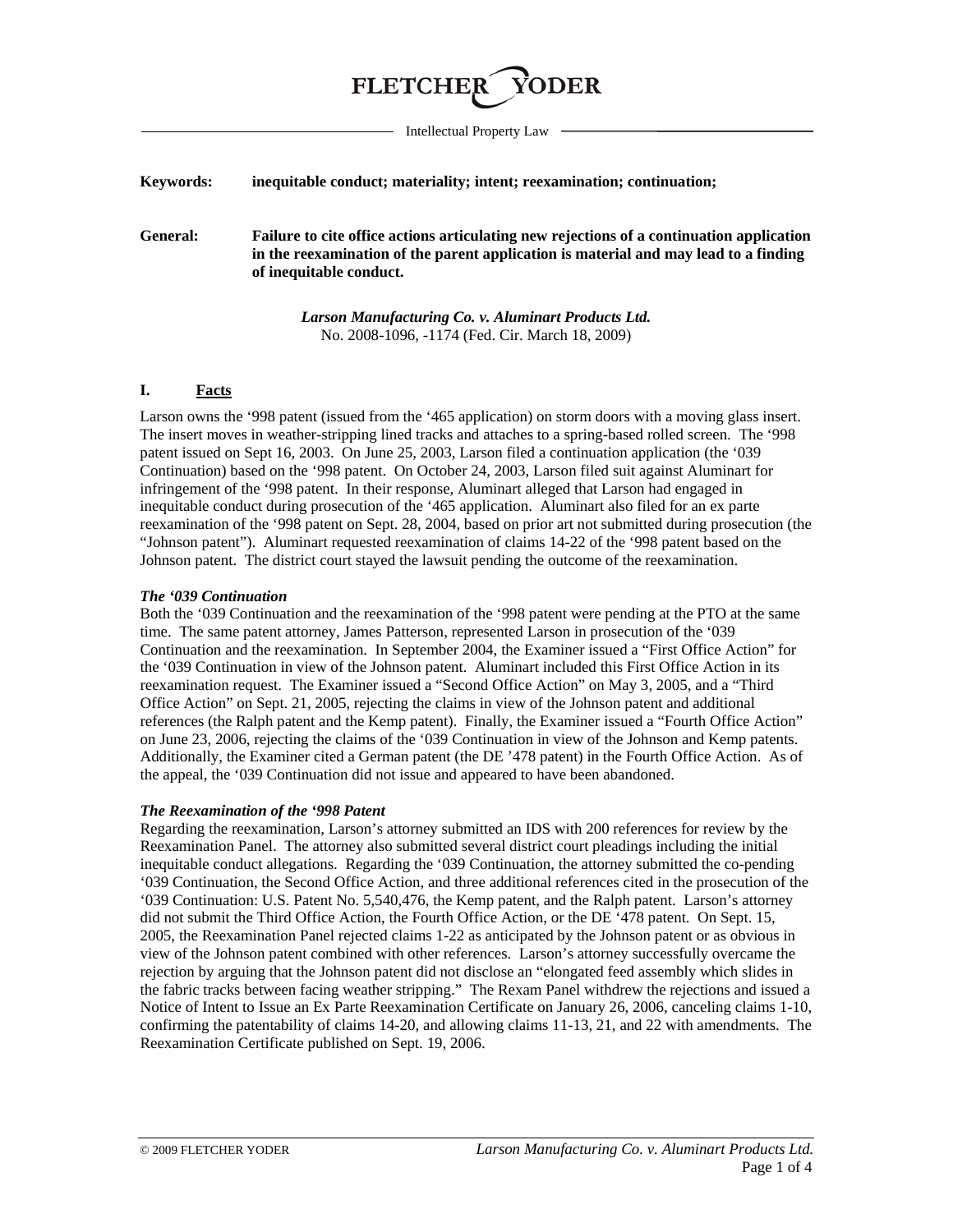### *District Court Proceedings*

After the reexamination, the district court lifted the stay and the litigation resumed. Aluminart amended its pleadings to allege that Larson engaged in inequitable conduct during the reexamination by withholding four items: 1) product and marketing materials by Genius (the "Genius Literature"); 2) the DE '478 patent; 3) product and marketing materials by Preferred Engineering (the "Preferred Engineering Literature"); and 4) the Third and Fourth Office Actions of the '039 Continuation. Aluminart relied on its own comparisons and expert testimony to prove materiality of the references. Larson argued that each of the alleged material references were cumulative of prior art already disclosed in the reexamination. Further, Larson argued that every critical reference cited in the Third and Fourth Office Actions had already been disclosed to the Reexamination Panel, and these Office Actions merely contained examiner analysis that was the same as the already cited First and Second Office Actions. Finally, Larson argued that mere withholding of references, without more, could not constitute deceptive intent, and the disclosure of the '039 Continuation was evidence of good faith that mitigated a finding of such intent.

After a bench trial, the district court found that Larson had engaged in inequitable conduct and ruled the '998 patent unenforceable. The district court, relying in part on Aluminart's expert testimony, found each allegedly withheld reference material. The court inferred intent from the circumstances, stating that Larson did not provide any plausible excuse for withholding the references. After balancing intent and materiality, the court found that Larson had engaged in inequitable conduct. Aluminart argued for an "exceptional" case and moved for attorney's fees under 35 U.S.C. § 285. The court denied the motion, noting that Larson did cite the '039 Continuation and had not made affirmative misrepresentations. Larson appealed the decision of the district court, and Aluminart cross-appealed the court's decision that the case was not exceptional.

# **II. Issues**

- A. Did the district court err in finding inequitable conduct regarding failure to disclose the Genius Literature and DE '478 patent?
- B. Did the district court err in finding inequitable conduct regarding failure to disclose the Preferred Engineering Literature?
- C. Did the district court err in finding inequitable conduct regarding failure to disclose the Third and Fourth Office Actions from the '039 Continuation?
- D. Did the district court err in finding the requisite deceptive intent?

## **III. Discussion**

- A. Yes, the Federal Circuit found that the district court clearly erred in ruling the Genius Literature and the DE '478 patent material and not cumulative of an earlier cited reference ("the Kissinger patent"). The Genius Literature and the DE '478 patent were found to be material because they disclosed an "elongated member extending into the screen tracks and between weather stripping." However, the court found the Kissinger patent specifically disclosed these elements. The court found contrary statements in the expert's testimony, and also found some of the testimony regarding the differences between the references irrelevant to the claim limitations at issue, stating that the irrelevant differences were therefore immaterial.
- B. Yes, the Federal Circuit found that the district court clearly erred in finding the Preferred Engineering Literature material and not cumulative of the Kemp patent. The court found the Kemp patent *more* material than the Preferred Engineering Literature because it more completely describes the limitations at issue than the Preferred Engineering Literature. The court found that Aluminart's expert testimony essentially admitted that the Kemp patent was more material than the Preferred Engineering Literature.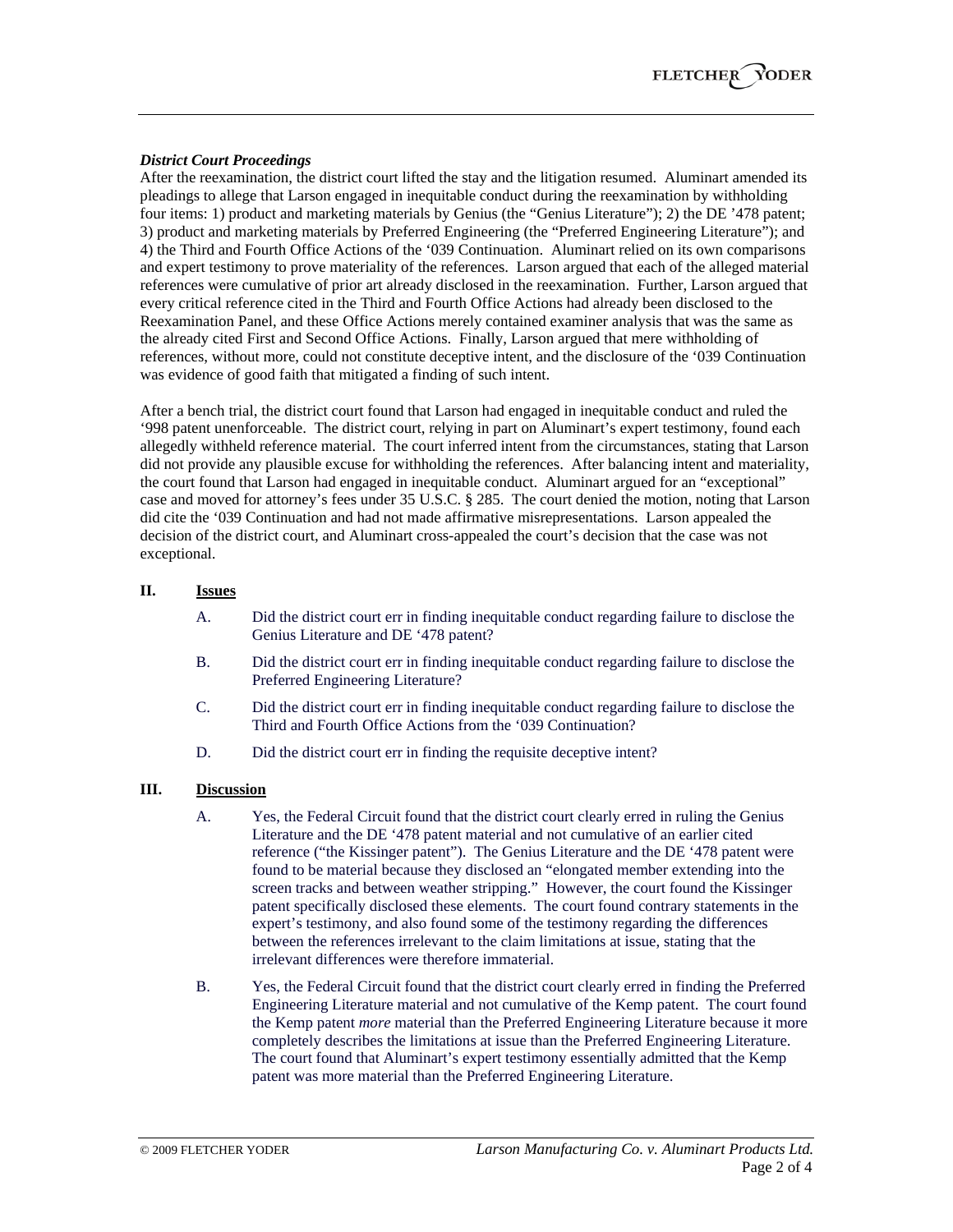C. No, the Federal Circuit found that the district court did not err in finding the Third and Fourth Office Actions of the '039 Continuation material and not cumulative. Larson argued that "despite not having the subsequent Third and Fourth Office Actions before it, the Reexamination Panel was aware of the simultaneous proceedings before the PTO and the possibility of further office actions in the '039 Continuation." Larson also argued that it disclosed each material reference cited in the Third and Fourth Office Action, and the DE '478 patent was merely cited by the examiner as an example of art already before the Reexamination Panel. Larson also argued that the Third and Fourth Office Actions "provided only summary rejections without meaningful analysis." Thus, Larson argues that because the Third and Fourth Office Actions did not contain any different analysis than previous Office Actions (which were disclosed to the Reexamination Panel), the Third and Fourth Office Actions were cumulative and not material.

Aluminart argued that both the references and the substance of the examiner's comments in the office actions are material. Specifically, Aluminart pointed out that in the Third Office Action, the examiner rejected the claims at issue under the Johnson patent for disclosing a screen that extends into tracks. However, Larson argued the exact opposite position to the Reexamination Panel. Additionally, Aluminart alleged that the Fourth Office Action included a new rejection based on the Johnson and Kemp patents.

The court agreed with Aluminart. Citing *Dayco Products v. Total Containment, Inc.,* the court reiterated that "a contrary decision of another examiner reviewing a substantially similar claim" was material. Noting the similar content and scope between the claims of the '039 Continuation and the '998 patent, the court found Larson's arguments were unpersuasive because "knowledge of a potentially different interpretation is clearly information that an examiner could consider important when examining an application."

The court noted that in Third Office Action, the examiner explained for the first time that the Johnson patent showed "the screen attached 'across its width'…to the coupling element…indicating that such extends into the tracks." Larson argued the contrary to the Reexamination Panel. Further, although the examiner of the '039 Continuation later withdrew this argument in light of the Larson's arguments, as did the Reexamination Panel, this later view "does not change the fact that the Third Office Action contained valuable reasoning and rejections at the time when it was made." Further, the court also stressed the time period between the rejection and the withdrawal, noting that "the time from when the first Office Action issued to the time with Fourth Office Action withdrew the pertinent rejection" was more than a year.

With regard to the Fourth Office Action, the court found that the Fourth Office Action included a new rejection in view of the Johnson and Kemp patents. The court noted that the Reexamination Panel failed to come to the same conclusion as the examiner in the Fourth Office Action. Again, the court stated that because the Fourth Office Action included a rejection "based on a different explanation and interpretation of the Kemp patent and other prior art," the Fourth Office Action was material and not cumulative.

D. Yes. Because the district court inferred deceptive intent based on Larson's failure to disclose all five items, and three of those five items were held not material on the appeal, the court vacated the district courts finding of intent. The court remanded for a determination of whether Larson withheld the Third and Fourth Office Actions with the threshold level of intent and, if so, if the balancing of intent with materiality results in a finding of inequitable conduct and unenforceability of the '998 patent. Because the court vacated the finding of inequitable conduct, Aluminart's cross-appeal was ruled moot.